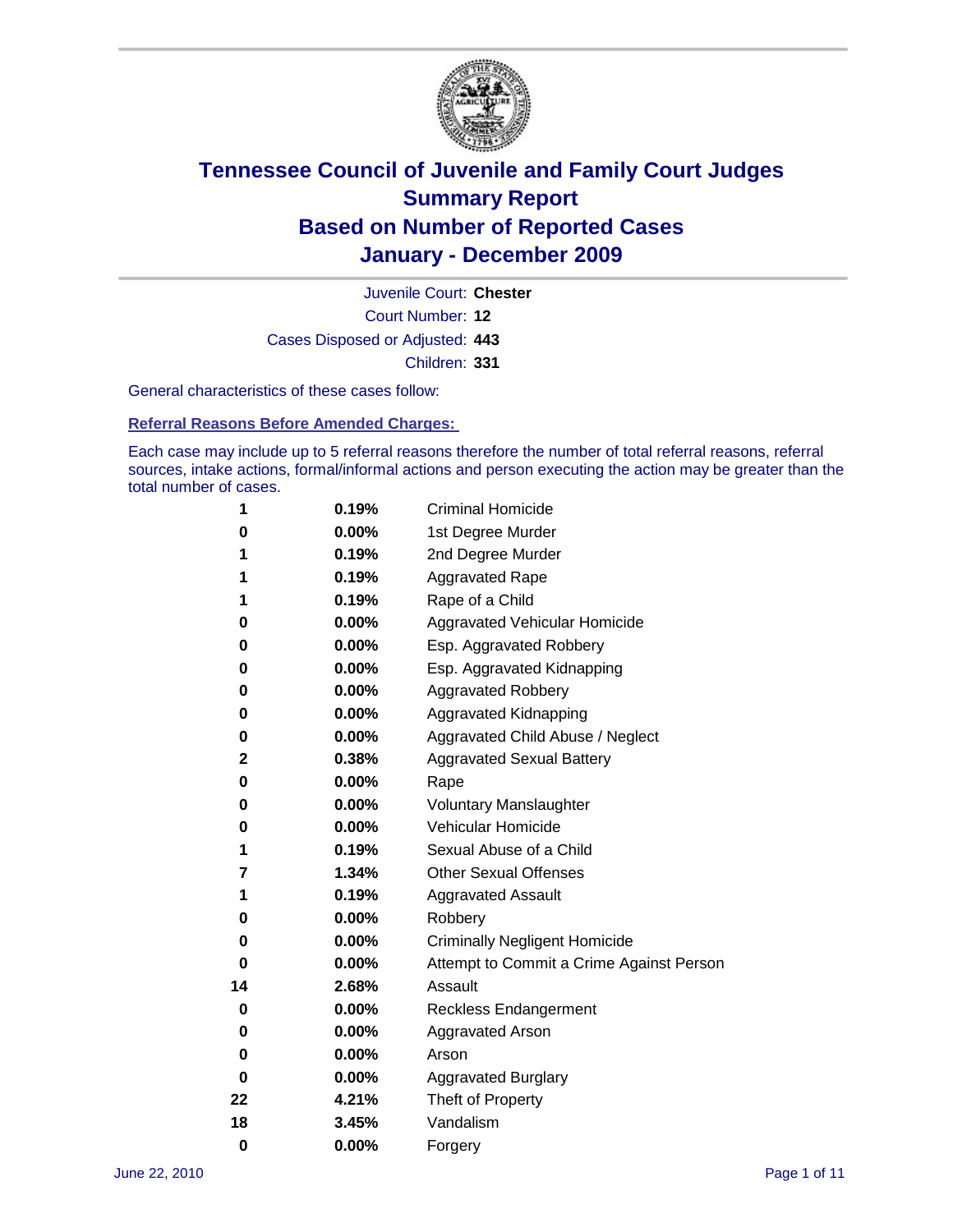

Court Number: **12** Juvenile Court: **Chester**

Cases Disposed or Adjusted: **443**

Children: **331**

#### **Referral Reasons Before Amended Charges:**

Each case may include up to 5 referral reasons therefore the number of total referral reasons, referral sources, intake actions, formal/informal actions and person executing the action may be greater than the total number of cases.

| 0            | 0.00%  | <b>Worthless Checks</b>                                     |
|--------------|--------|-------------------------------------------------------------|
| 0            | 0.00%  | Illegal Possession / Fraudulent Use of Credit / Debit Cards |
| 3            | 0.57%  | <b>Burglary</b>                                             |
| 0            | 0.00%  | Unauthorized Use of a Vehicle                               |
| 0            | 0.00%  | <b>Cruelty to Animals</b>                                   |
| 0            | 0.00%  | Sale of Controlled Substances                               |
| 5            | 0.96%  | <b>Other Drug Offenses</b>                                  |
| 9            | 1.72%  | <b>Possession of Controlled Substances</b>                  |
| 0            | 0.00%  | <b>Criminal Attempt</b>                                     |
| 0            | 0.00%  | Carrying Weapons on School Property                         |
| 0            | 0.00%  | Unlawful Carrying / Possession of a Weapon                  |
| 0            | 0.00%  | <b>Evading Arrest</b>                                       |
| 0            | 0.00%  | Escape                                                      |
| 0            | 0.00%  | Driving Under Influence (DUI)                               |
| 6            | 1.15%  | Possession / Consumption of Alcohol                         |
| 0            | 0.00%  | Resisting Stop, Frisk, Halt, Arrest or Search               |
| 0            | 0.00%  | <b>Aggravated Criminal Trespass</b>                         |
| 2            | 0.38%  | Harassment                                                  |
| 0            | 0.00%  | Failure to Appear                                           |
| 1            | 0.19%  | Filing a False Police Report                                |
| 3            | 0.57%  | Criminal Impersonation                                      |
| 13           | 2.49%  | <b>Disorderly Conduct</b>                                   |
| 3            | 0.57%  | <b>Criminal Trespass</b>                                    |
| 1            | 0.19%  | <b>Public Intoxication</b>                                  |
| 0            | 0.00%  | Gambling                                                    |
| 77           | 14.75% | <b>Traffic</b>                                              |
| 0            | 0.00%  | <b>Local Ordinances</b>                                     |
| 1            | 0.19%  | Violation of Wildlife Regulations                           |
| 5            | 0.96%  | Contempt of Court                                           |
| $\mathbf{2}$ | 0.38%  | Violation of Probation                                      |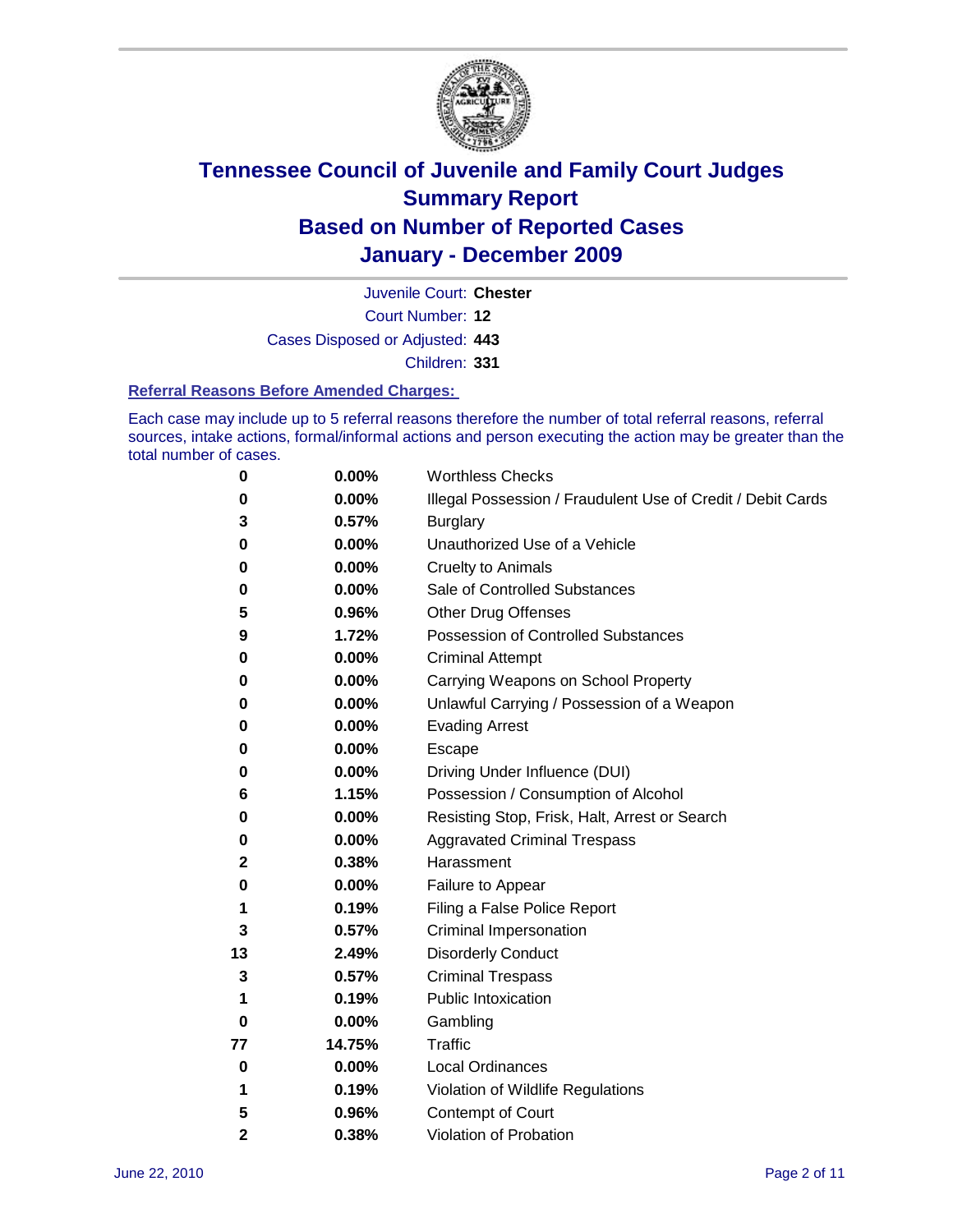

Court Number: **12** Juvenile Court: **Chester** Cases Disposed or Adjusted: **443** Children: **331**

#### **Referral Reasons Before Amended Charges:**

Each case may include up to 5 referral reasons therefore the number of total referral reasons, referral sources, intake actions, formal/informal actions and person executing the action may be greater than the total number of cases.

| 0           | 0.00%   | Violation of Aftercare                 |
|-------------|---------|----------------------------------------|
| 5           | 0.96%   | <b>Unruly Behavior</b>                 |
| 11          | 2.11%   | Truancy                                |
| 5           | 0.96%   | In-State Runaway                       |
| $\mathbf 0$ | 0.00%   | Out-of-State Runaway                   |
| 3           | 0.57%   | Possession of Tobacco Products         |
| 1           | 0.19%   | Violation of a Valid Court Order       |
| $\mathbf 0$ | 0.00%   | Violation of Curfew                    |
| 7           | 1.34%   | <b>Sexually Abused Child</b>           |
| $\bf{0}$    | 0.00%   | <b>Physically Abused Child</b>         |
| 17          | 3.26%   | Dependency / Neglect                   |
| 5           | 0.96%   | <b>Termination of Parental Rights</b>  |
| $\mathbf 0$ | 0.00%   | <b>Violation of Pretrial Diversion</b> |
| $\mathbf 0$ | 0.00%   | Violation of Informal Adjustment       |
| 53          | 10.15%  | <b>Judicial Review</b>                 |
| 1           | 0.19%   | <b>Administrative Review</b>           |
| 14          | 2.68%   | <b>Foster Care Review</b>              |
| 29          | 5.56%   | Custody                                |
| 21          | 4.02%   | Visitation                             |
| 23          | 4.41%   | Paternity / Legitimation               |
| 110         | 21.07%  | <b>Child Support</b>                   |
| 0           | 0.00%   | <b>Request for Medical Treatment</b>   |
| $\bf{0}$    | 0.00%   | <b>Consent to Marry</b>                |
| 17          | 3.26%   | Other                                  |
| 522         | 100.00% | <b>Total Referrals</b>                 |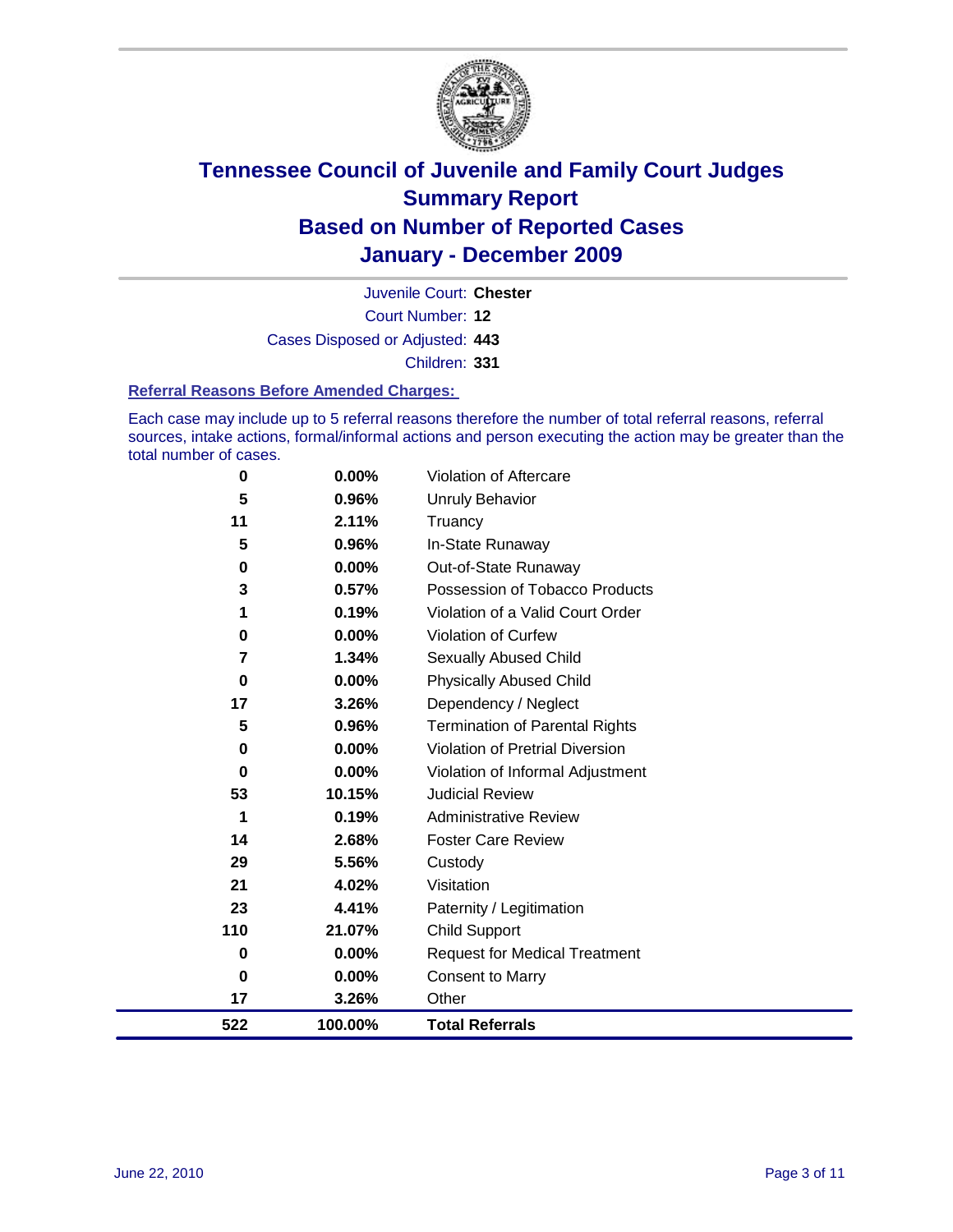

|                            |                                 | Juvenile Court: Chester           |  |  |  |
|----------------------------|---------------------------------|-----------------------------------|--|--|--|
| <b>Court Number: 12</b>    |                                 |                                   |  |  |  |
|                            | Cases Disposed or Adjusted: 443 |                                   |  |  |  |
|                            |                                 | Children: 331                     |  |  |  |
| <b>Referral Sources: 1</b> |                                 |                                   |  |  |  |
| 169                        | 32.38%                          | Law Enforcement                   |  |  |  |
| 32                         | 6.13%                           | Parents                           |  |  |  |
| 15                         | 2.87%                           | <b>Relatives</b>                  |  |  |  |
| 1                          | 0.19%                           | Self                              |  |  |  |
| 12                         | 2.30%                           | School                            |  |  |  |
| 1                          | 0.19%                           | <b>CSA</b>                        |  |  |  |
| 88                         | 16.86%                          | <b>DCS</b>                        |  |  |  |
| 0                          | $0.00\%$                        | <b>Other State Department</b>     |  |  |  |
| 154                        | 29.50%                          | <b>District Attorney's Office</b> |  |  |  |
| 11                         | 2.11%                           | <b>Court Staff</b>                |  |  |  |
| 11                         | 2.11%                           | Social Agency                     |  |  |  |
| $\bf{0}$                   | 0.00%                           | <b>Other Court</b>                |  |  |  |
| $\overline{7}$             | 1.34%                           | Victim                            |  |  |  |
| 0                          | 0.00%                           | Child & Parent                    |  |  |  |
| 0                          | 0.00%                           | Hospital                          |  |  |  |
| 0                          | 0.00%                           | Unknown                           |  |  |  |
| 21                         | 4.02%                           | Other                             |  |  |  |
| 522                        | 100.00%                         | <b>Total Referral Sources</b>     |  |  |  |

### **Age of Child at Referral: 2**

| 331          | 100.00% | <b>Total Child Count</b> |
|--------------|---------|--------------------------|
| 0            | 0.00%   | <b>Unknown</b>           |
| $\mathbf{2}$ | 0.60%   | Ages 19 and Over         |
| 70           | 21.15%  | Ages 17 through 18       |
| 79           | 23.87%  | Ages 15 through 16       |
| 31           | 9.37%   | Ages 13 through 14       |
| 14           | 4.23%   | Ages 11 through 12       |
| 135          | 40.79%  | Ages 10 and Under        |
|              |         |                          |

<sup>1</sup> If different than number of Referral Reasons (522), verify accuracy of your court's data.

<sup>2</sup> One child could be counted in multiple categories, verify accuracy of your court's data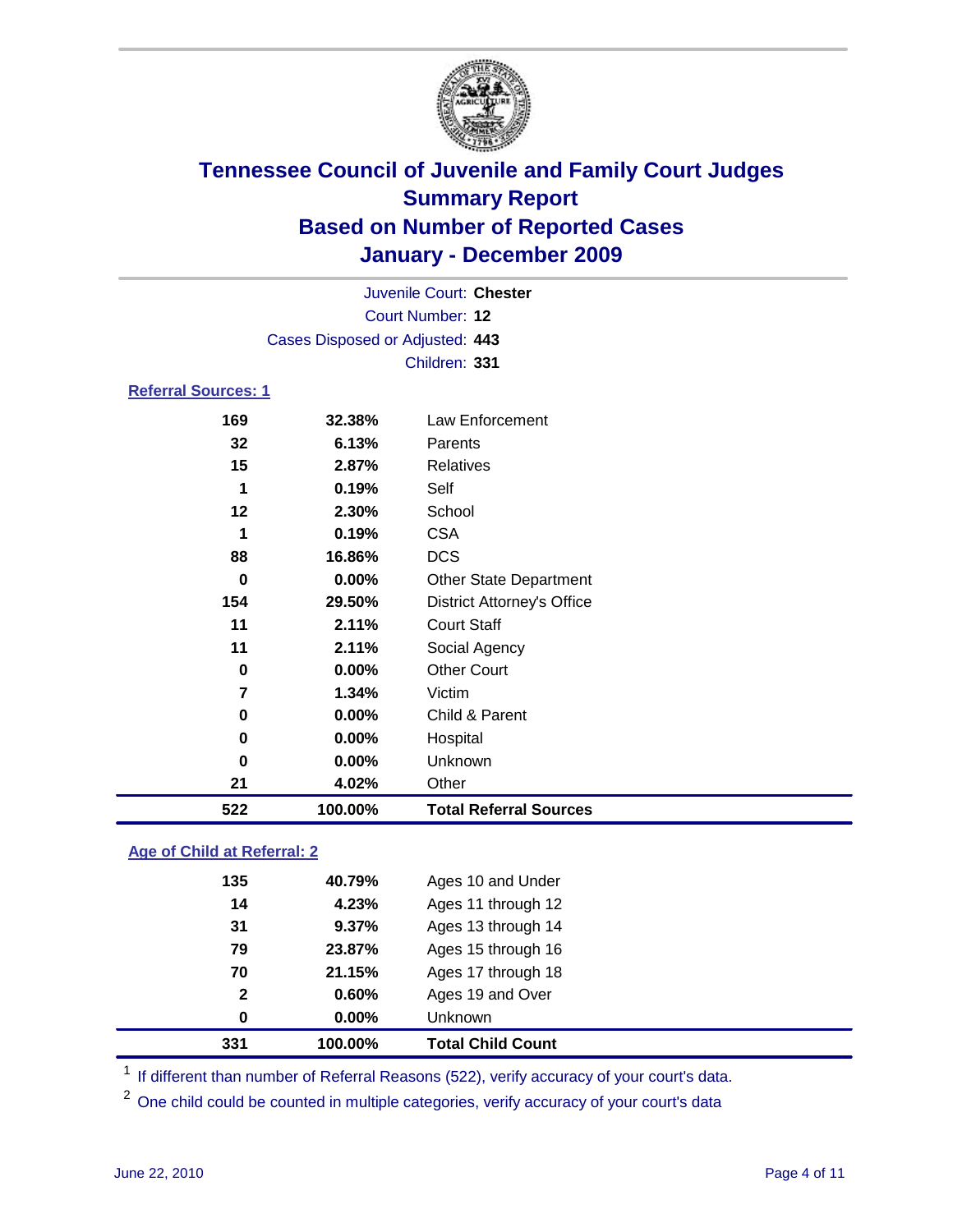

| Juvenile Court: Chester                 |                                 |                          |  |  |
|-----------------------------------------|---------------------------------|--------------------------|--|--|
|                                         | <b>Court Number: 12</b>         |                          |  |  |
|                                         | Cases Disposed or Adjusted: 443 |                          |  |  |
|                                         |                                 | Children: 331            |  |  |
| Sex of Child: 1                         |                                 |                          |  |  |
| 188                                     | 56.80%                          | Male                     |  |  |
| 143                                     | 43.20%                          | Female                   |  |  |
| $\mathbf 0$                             | 0.00%                           | Unknown                  |  |  |
| 331                                     | 100.00%                         | <b>Total Child Count</b> |  |  |
| Race of Child: 1                        |                                 |                          |  |  |
| 220                                     | 66.47%                          | White                    |  |  |
| 91                                      | 27.49%                          | African American         |  |  |
| 1                                       | 0.30%                           | Native American          |  |  |
| 1                                       | 0.30%                           | Asian                    |  |  |
| 18                                      | 5.44%                           | Mixed                    |  |  |
| $\mathbf 0$                             | 0.00%                           | Unknown                  |  |  |
| 331                                     | 100.00%                         | <b>Total Child Count</b> |  |  |
| <b>Hispanic Origin: 1</b>               |                                 |                          |  |  |
| 5                                       | 1.51%                           | Yes                      |  |  |
| 326                                     | 98.49%                          | No                       |  |  |
| $\mathbf 0$                             | 0.00%                           | Unknown                  |  |  |
| 331                                     | 100.00%                         | <b>Total Child Count</b> |  |  |
| <b>School Enrollment of Children: 1</b> |                                 |                          |  |  |
| 261                                     | 78.85%                          | Yes                      |  |  |
| 69                                      | 20.85%                          | No                       |  |  |
| 1                                       | 0.30%                           | Unknown                  |  |  |
| 331                                     | 100.00%                         | <b>Total Child Count</b> |  |  |

One child could be counted in multiple categories, verify accuracy of your court's data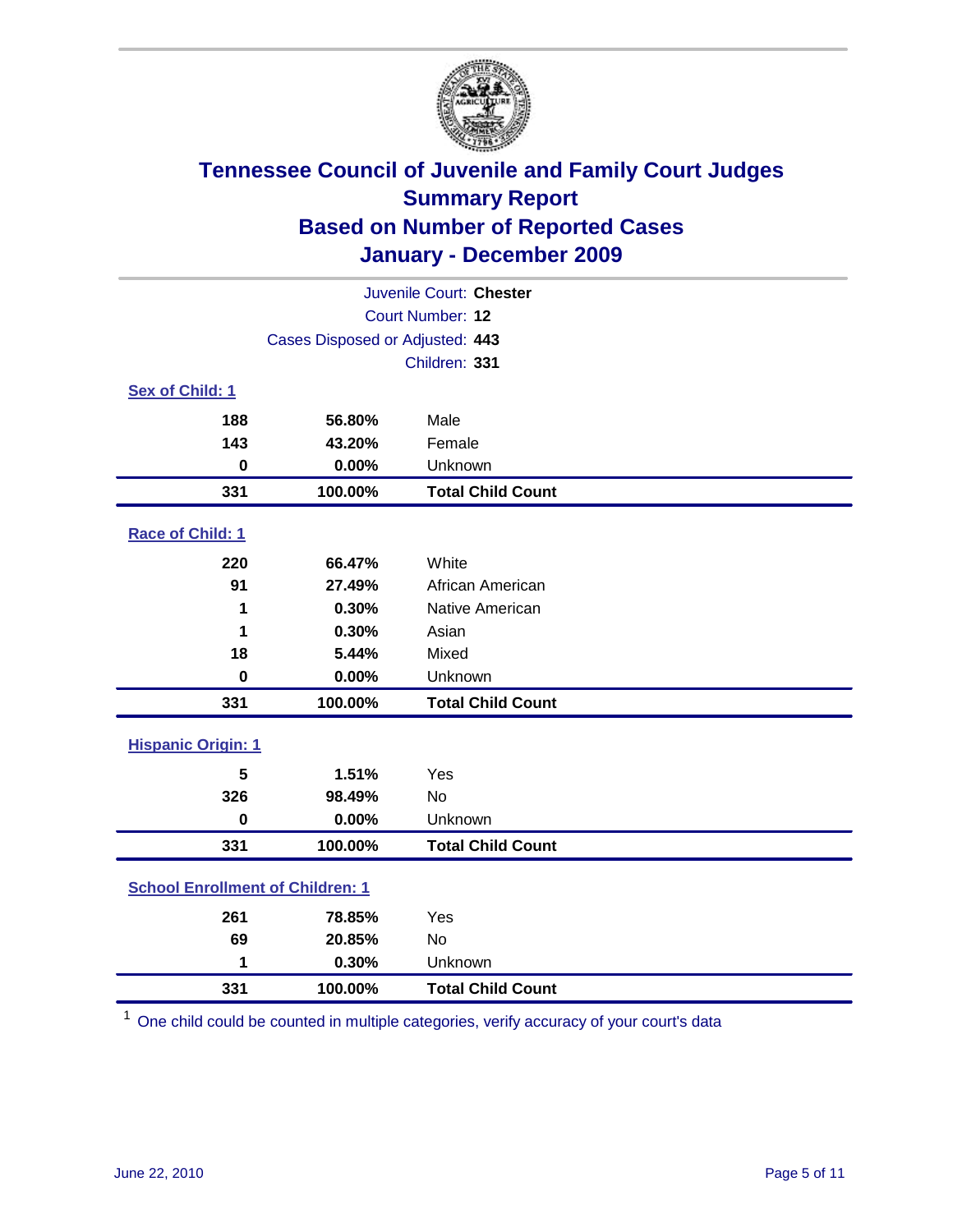

Court Number: **12** Juvenile Court: **Chester** Cases Disposed or Adjusted: **443** Children: **331 Living Arrangement of Child at Time of Referral: 1 18.13%** With Both Biological Parents

| 331 | 100.00%  | <b>Total Child Count</b>   |
|-----|----------|----------------------------|
| 2   | 0.60%    | Other                      |
| 2   | 0.60%    | Unknown                    |
| 6   | 1.81%    | Independent                |
| 0   | $0.00\%$ | In an Institution          |
| 4   | 1.21%    | In a Residential Center    |
| 8   | 2.42%    | In a Group Home            |
| 11  | 3.32%    | With Foster Family         |
| 1   | 0.30%    | With Adoptive Parents      |
| 46  | 13.90%   | <b>With Relatives</b>      |
| 17  | 5.14%    | With Father                |
| 157 | 47.43%   | With Mother                |
| 9   | 2.72%    | With Mother and Stepfather |
| 8   | 2.42%    | With Father and Stepmother |
|     |          |                            |

### **Type of Detention: 2**

| 443      | 100.00%  | <b>Total Detention Count</b> |  |
|----------|----------|------------------------------|--|
| 0        | $0.00\%$ | Other                        |  |
| 442      | 99.77%   | Does Not Apply               |  |
| 0        | $0.00\%$ | <b>Unknown</b>               |  |
| 0        | $0.00\%$ | Psychiatric Hospital         |  |
| $\bf{0}$ | 0.00%    | Jail - No Separation         |  |
| 0        | $0.00\%$ | Jail - Partial Separation    |  |
| 0        | $0.00\%$ | Jail - Complete Separation   |  |
| 1        | 0.23%    | Juvenile Detention Facility  |  |
| 0        | $0.00\%$ | Non-Secure Placement         |  |
|          |          |                              |  |

<sup>1</sup> One child could be counted in multiple categories, verify accuracy of your court's data

<sup>2</sup> If different than number of Cases (443) verify accuracy of your court's data.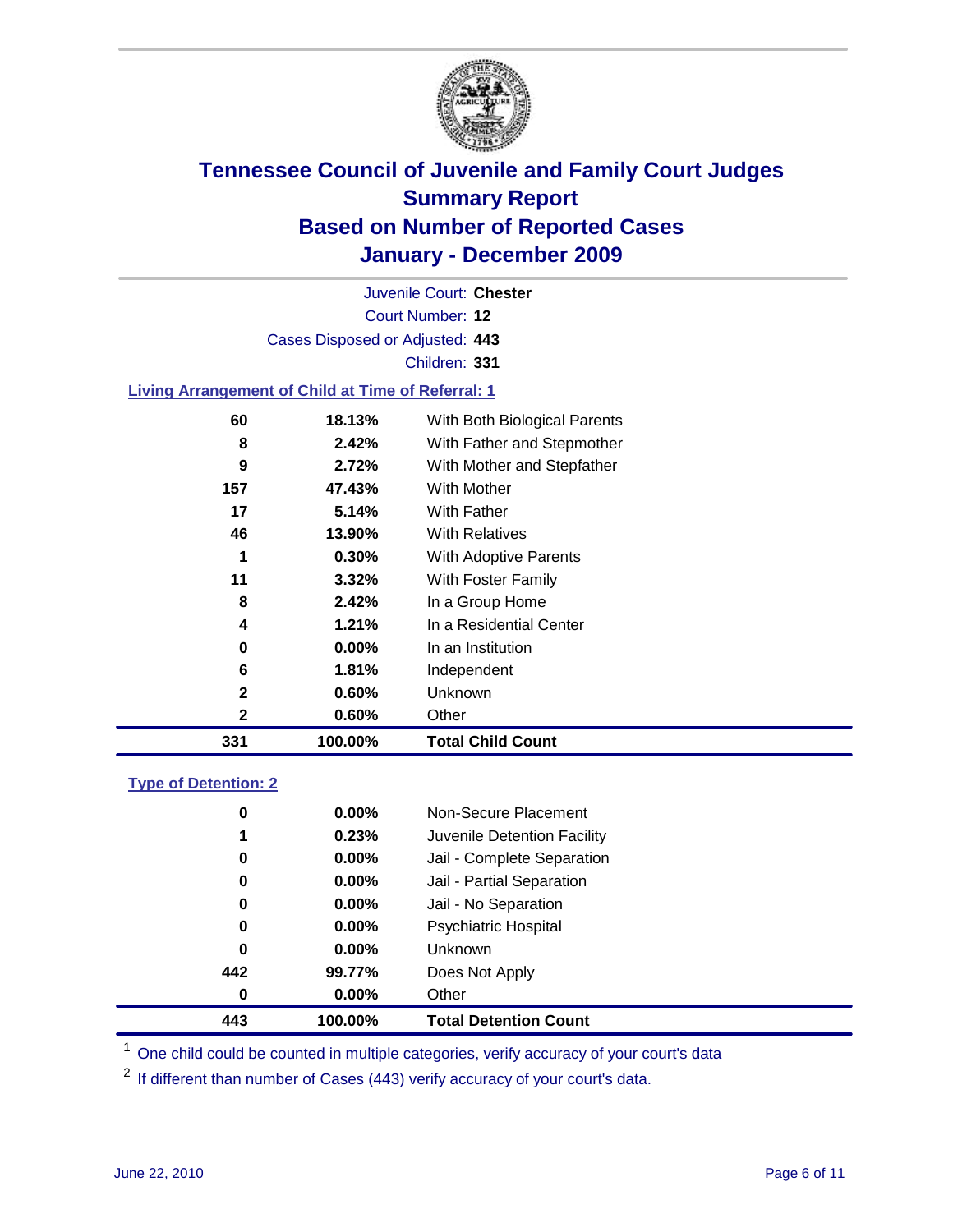

| Juvenile Court: Chester                            |                                 |                                      |  |  |  |
|----------------------------------------------------|---------------------------------|--------------------------------------|--|--|--|
|                                                    | Court Number: 12                |                                      |  |  |  |
|                                                    | Cases Disposed or Adjusted: 443 |                                      |  |  |  |
|                                                    |                                 | Children: 331                        |  |  |  |
| <b>Placement After Secure Detention Hearing: 1</b> |                                 |                                      |  |  |  |
| $\mathbf 0$                                        | 0.00%                           | Returned to Prior Living Arrangement |  |  |  |
| 0                                                  | 0.00%                           | Juvenile Detention Facility          |  |  |  |
| 0                                                  | 0.00%                           | Jail                                 |  |  |  |
| 0                                                  | 0.00%                           | Shelter / Group Home                 |  |  |  |
| 0                                                  | 0.00%                           | <b>Foster Family Home</b>            |  |  |  |
| 0                                                  | 0.00%                           | Psychiatric Hospital                 |  |  |  |
| 0                                                  | $0.00\%$                        | Unknown                              |  |  |  |
| 441                                                | 99.55%                          | Does Not Apply                       |  |  |  |
| $\mathbf{2}$                                       | 0.45%                           | Other                                |  |  |  |
| 443                                                | 100.00%                         | <b>Total Placement Count</b>         |  |  |  |
| <b>Intake Actions: 2</b>                           |                                 |                                      |  |  |  |
| 248                                                | 47.51%                          | <b>Petition Filed</b>                |  |  |  |
| 135                                                | 25.86%                          | <b>Motion Filed</b>                  |  |  |  |
| 82                                                 | 15.71%                          | <b>Citation Processed</b>            |  |  |  |
| 6                                                  | 1.15%                           | Notification of Paternity Processed  |  |  |  |
| 39                                                 | 7.47%                           | Scheduling of Judicial Review        |  |  |  |
| 0                                                  | 0.00%                           | Scheduling of Administrative Review  |  |  |  |
| 5                                                  | 0.96%                           | Scheduling of Foster Care Review     |  |  |  |
| $\mathbf 0$                                        | 0.00%                           | Unknown                              |  |  |  |
| 4                                                  | 0.77%                           | Does Not Apply                       |  |  |  |
| 3                                                  | 0.57%                           | Other                                |  |  |  |
| 522                                                | 100.00%                         | <b>Total Intake Count</b>            |  |  |  |

<sup>1</sup> If different than number of Cases (443) verify accuracy of your court's data.

<sup>2</sup> If different than number of Referral Reasons (522), verify accuracy of your court's data.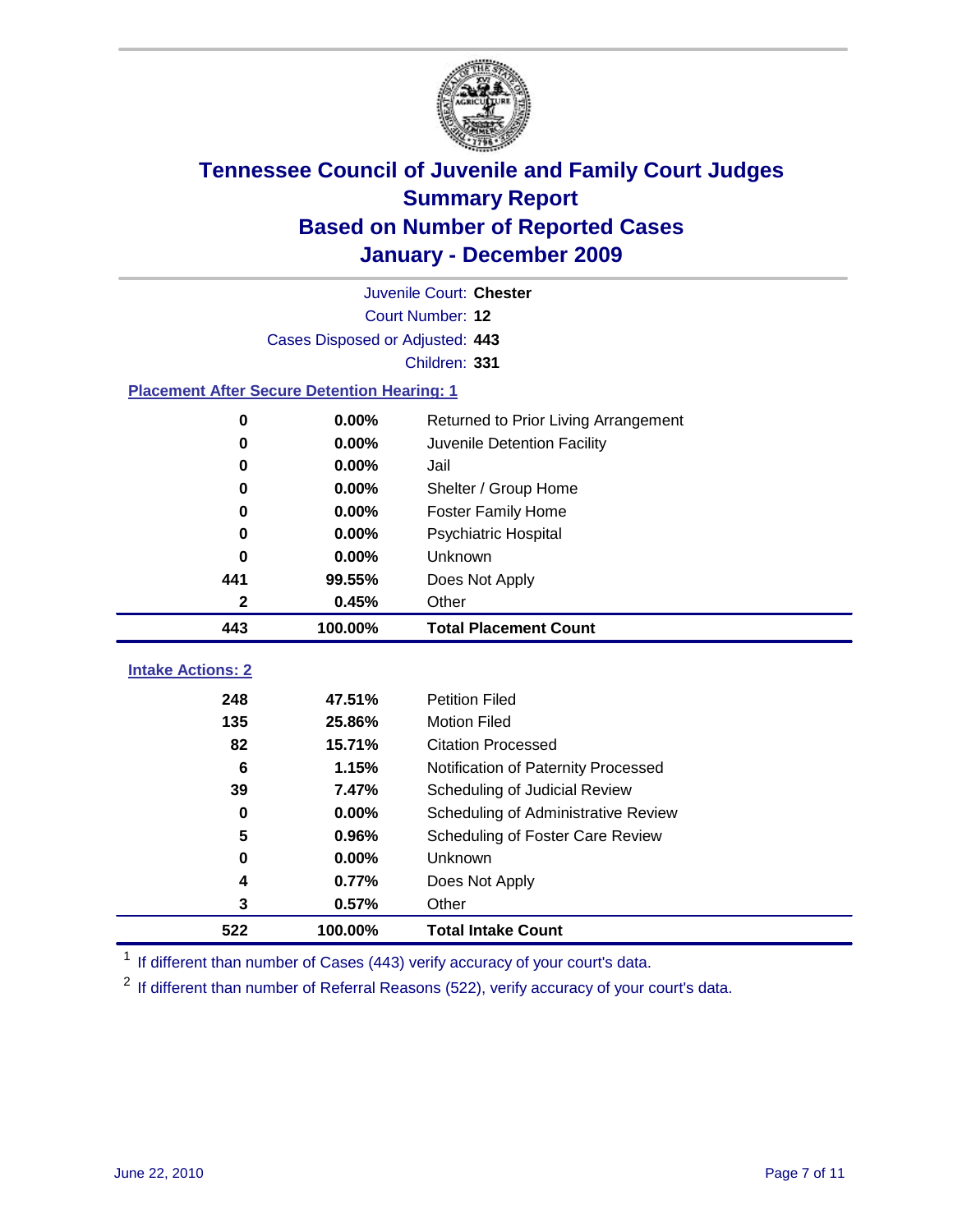

Court Number: **12** Juvenile Court: **Chester** Cases Disposed or Adjusted: **443** Children: **331**

### **Last Grade Completed by Child: 1**

| 64                                      | 19.34%  | Too Young for School         |  |
|-----------------------------------------|---------|------------------------------|--|
| $\overline{7}$                          | 2.11%   | Preschool                    |  |
| 10                                      | 3.02%   | Kindergarten                 |  |
| 3                                       | 0.91%   | 1st Grade                    |  |
| 16                                      | 4.83%   | 2nd Grade                    |  |
| 25                                      | 7.55%   | 3rd Grade                    |  |
| 8                                       | 2.42%   | 4th Grade                    |  |
| 6                                       | 1.81%   | 5th Grade                    |  |
| 5                                       | 1.51%   | 6th Grade                    |  |
| 15                                      | 4.53%   | 7th Grade                    |  |
| 14                                      | 4.23%   | 8th Grade                    |  |
| 25                                      | 7.55%   | 9th Grade                    |  |
| 31                                      | 9.37%   | 10th Grade                   |  |
| 71                                      | 21.45%  | 11th Grade                   |  |
| 11                                      | 3.32%   | 12th Grade                   |  |
| 0                                       | 0.00%   | Non-Graded Special Ed        |  |
| $\overline{2}$                          | 0.60%   | <b>GED</b>                   |  |
| 8                                       | 2.42%   | Graduated                    |  |
| 0                                       | 0.00%   | <b>Never Attended School</b> |  |
| 8                                       | 2.42%   | Unknown                      |  |
| $\mathbf 2$                             | 0.60%   | Other                        |  |
| 331                                     | 100.00% | <b>Total Child Count</b>     |  |
| <b>Enrolled in Special Education: 1</b> |         |                              |  |

| 331                                   | 100.00% | <b>Total Child Count</b> |  |  |
|---------------------------------------|---------|--------------------------|--|--|
| 16                                    | 4.83%   | <b>Unknown</b>           |  |  |
| 298                                   | 90.03%  | No                       |  |  |
| 17                                    | 5.14%   | Yes                      |  |  |
| <u>Emonda in opecial Education. T</u> |         |                          |  |  |

One child could be counted in multiple categories, verify accuracy of your court's data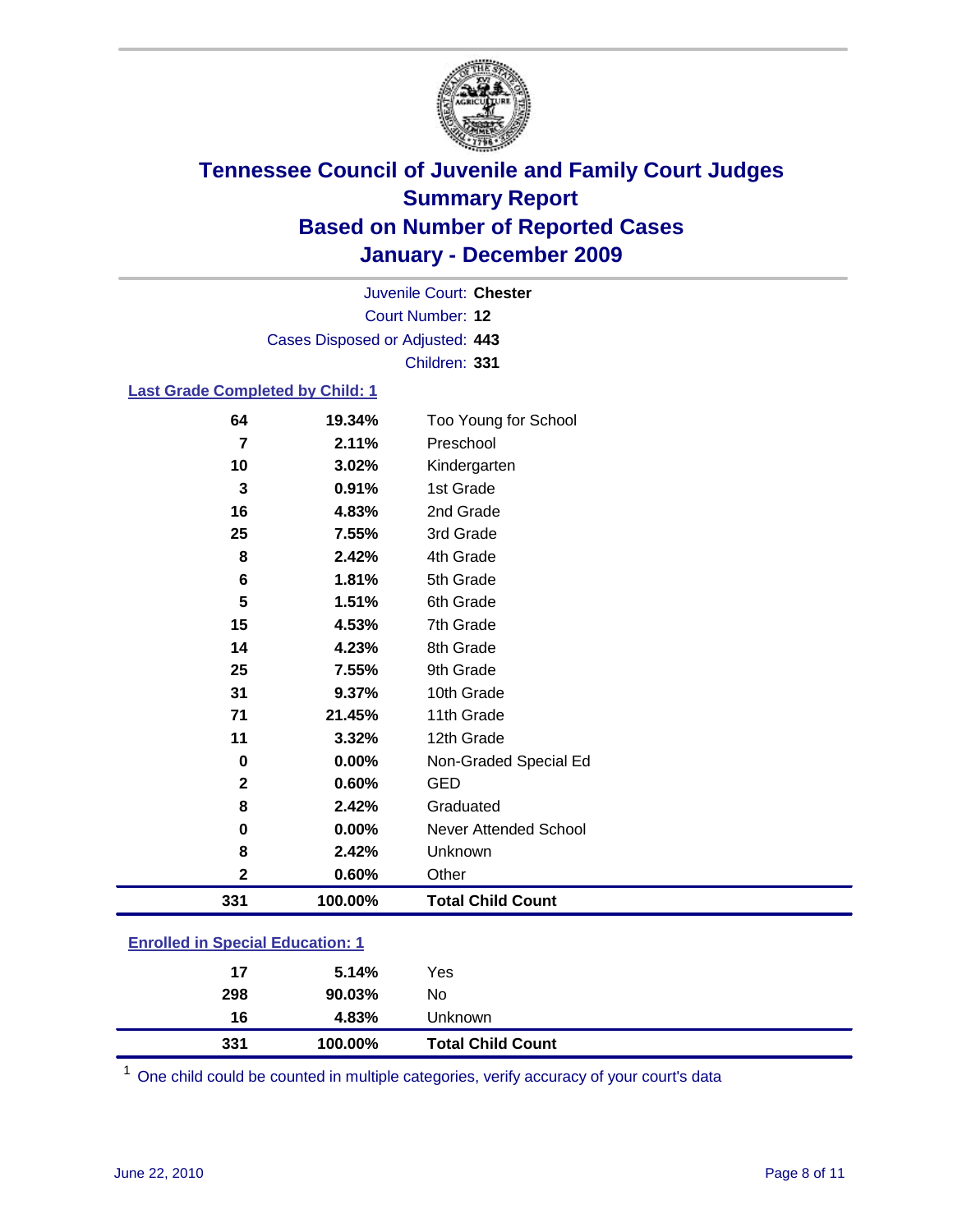

| Juvenile Court: Chester      |                                 |                           |  |  |
|------------------------------|---------------------------------|---------------------------|--|--|
|                              | Court Number: 12                |                           |  |  |
|                              | Cases Disposed or Adjusted: 443 |                           |  |  |
|                              |                                 | Children: 331             |  |  |
| <b>Action Executed By: 1</b> |                                 |                           |  |  |
| 514                          | 98.47%                          | Judge                     |  |  |
| 0                            | $0.00\%$                        | Referee                   |  |  |
| 5                            | 0.96%                           | <b>YSO</b>                |  |  |
| 3                            | 0.57%                           | Other                     |  |  |
| 0                            | $0.00\%$                        | Unknown                   |  |  |
| 522                          | 100.00%                         | <b>Total Action Count</b> |  |  |

### **Formal / Informal Actions: 1**

| 70  | 13.41%   | Dismissed                                        |
|-----|----------|--------------------------------------------------|
| 8   | 1.53%    | Retired / Nolle Prosequi                         |
| 70  | 13.41%   | <b>Complaint Substantiated Delinquent</b>        |
| 12  | 2.30%    | <b>Complaint Substantiated Status Offender</b>   |
| 26  | 4.98%    | <b>Complaint Substantiated Dependent/Neglect</b> |
| 5   | 0.96%    | <b>Complaint Substantiated Abused</b>            |
| 0   | $0.00\%$ | <b>Complaint Substantiated Mentally III</b>      |
| 0   | $0.00\%$ | Informal Adjustment                              |
| 11  | 2.11%    | <b>Pretrial Diversion</b>                        |
|     | 0.19%    | <b>Transfer to Adult Court Hearing</b>           |
| 0   | 0.00%    | Charges Cleared by Transfer to Adult Court       |
| 146 | 27.97%   | Special Proceeding                               |
| 27  | 5.17%    | <b>Review Concluded</b>                          |
| 134 | 25.67%   | Case Held Open                                   |
| 12  | 2.30%    | Other                                            |
| 0   | $0.00\%$ | <b>Unknown</b>                                   |
| 522 | 100.00%  | <b>Total Action Count</b>                        |

<sup>1</sup> If different than number of Referral Reasons (522), verify accuracy of your court's data.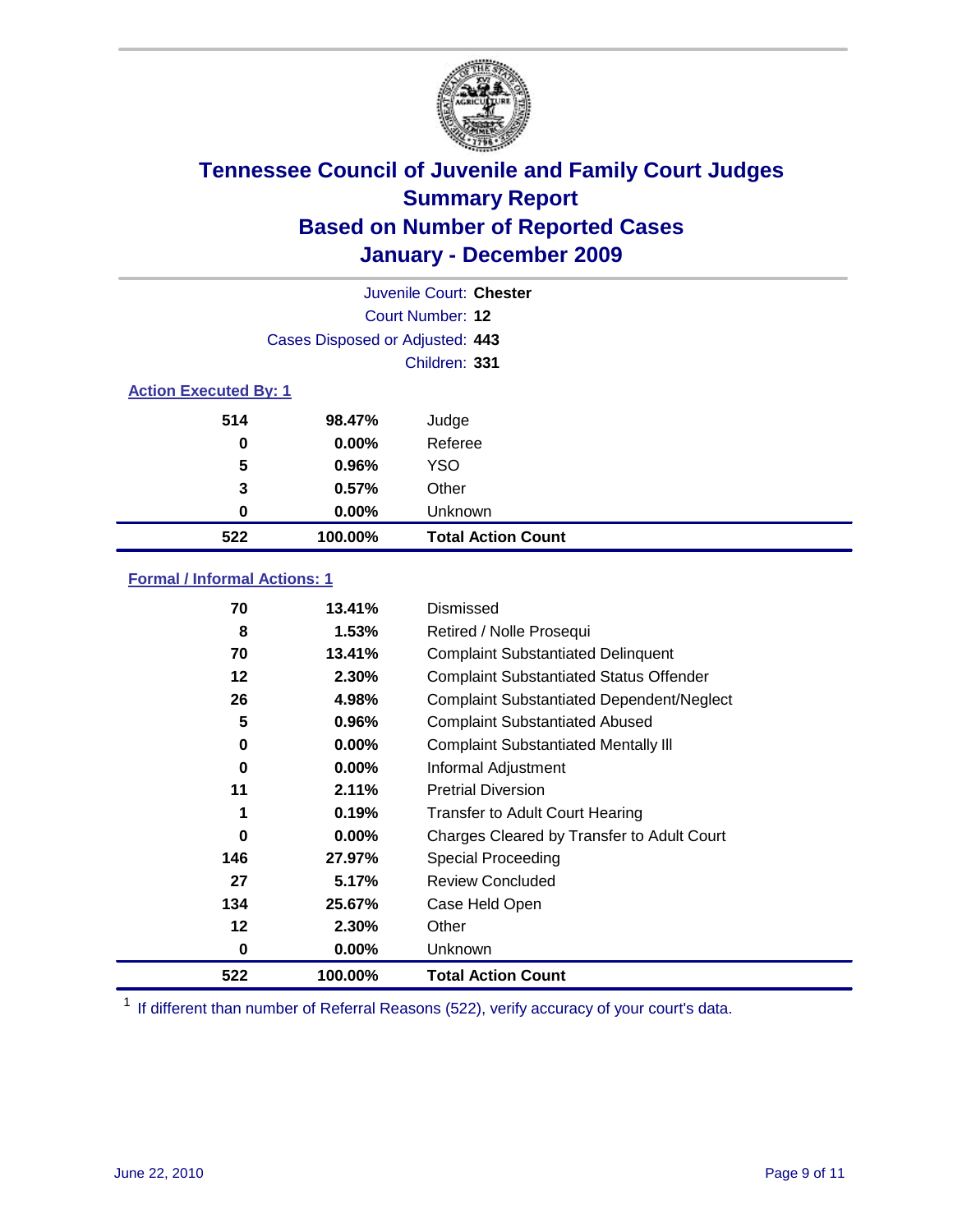

|                       |                                 | Juvenile Court: Chester                               |
|-----------------------|---------------------------------|-------------------------------------------------------|
|                       |                                 | Court Number: 12                                      |
|                       | Cases Disposed or Adjusted: 443 |                                                       |
|                       |                                 | Children: 331                                         |
| <b>Case Outcomes:</b> |                                 | There can be multiple outcomes for one child or case. |
| 66                    | 7.64%                           | <b>Case Dismissed</b>                                 |
| 0                     | 0.00%                           | Case Retired or Nolle Prosequi                        |
| 83                    | 9.61%                           | Warned / Counseled                                    |
| 103                   | 11.92%                          | <b>Held Open For Review</b>                           |
| 4                     | 0.46%                           | Supervision / Probation to Juvenile Court             |
| 0                     | 0.00%                           | <b>Probation to Parents</b>                           |
| 5                     | 0.58%                           | Referral to Another Entity for Supervision / Service  |
| 7                     | 0.81%                           | Referred for Mental Health Counseling                 |
| 9                     | 1.04%                           | Referred for Alcohol and Drug Counseling              |
| 0                     | 0.00%                           | Referred to Alternative School                        |
| 1                     | 0.12%                           | Referred to Private Child Agency                      |
| 0                     | 0.00%                           | Referred to Defensive Driving School                  |
| 1                     | 0.12%                           | Referred to Alcohol Safety School                     |
| 2                     | 0.23%                           | Referred to Juvenile Court Education-Based Program    |
| 1                     | 0.12%                           | Driver's License Held Informally                      |
| 0                     | 0.00%                           | <b>Voluntary Placement with DMHMR</b>                 |
| 0                     | 0.00%                           | <b>Private Mental Health Placement</b>                |
| 0                     | 0.00%                           | <b>Private MR Placement</b>                           |
| 3                     | 0.35%                           | Placement with City/County Agency/Facility            |
| 6                     | 0.69%                           | Placement with Relative / Other Individual            |
| 58                    | 6.71%                           | Fine                                                  |
| 26                    | 3.01%                           | <b>Public Service</b>                                 |
| 17                    | 1.97%                           | Restitution                                           |
| 0                     | 0.00%                           | Runaway Returned                                      |
| 25                    | 2.89%                           | No Contact Order                                      |
| 0                     | 0.00%                           | Injunction Other than No Contact Order                |
| 0                     | 0.00%                           | <b>House Arrest</b>                                   |
| 0                     | 0.00%                           | <b>Court Defined Curfew</b>                           |
| 1                     | 0.12%                           | Dismissed from Informal Adjustment                    |
| 1                     | 0.12%                           | <b>Dismissed from Pretrial Diversion</b>              |
| 3                     | 0.35%                           | Released from Probation                               |
| 1                     | 0.12%                           | <b>Transferred to Adult Court</b>                     |
| 0                     | 0.00%                           | <b>DMHMR Involuntary Commitment</b>                   |